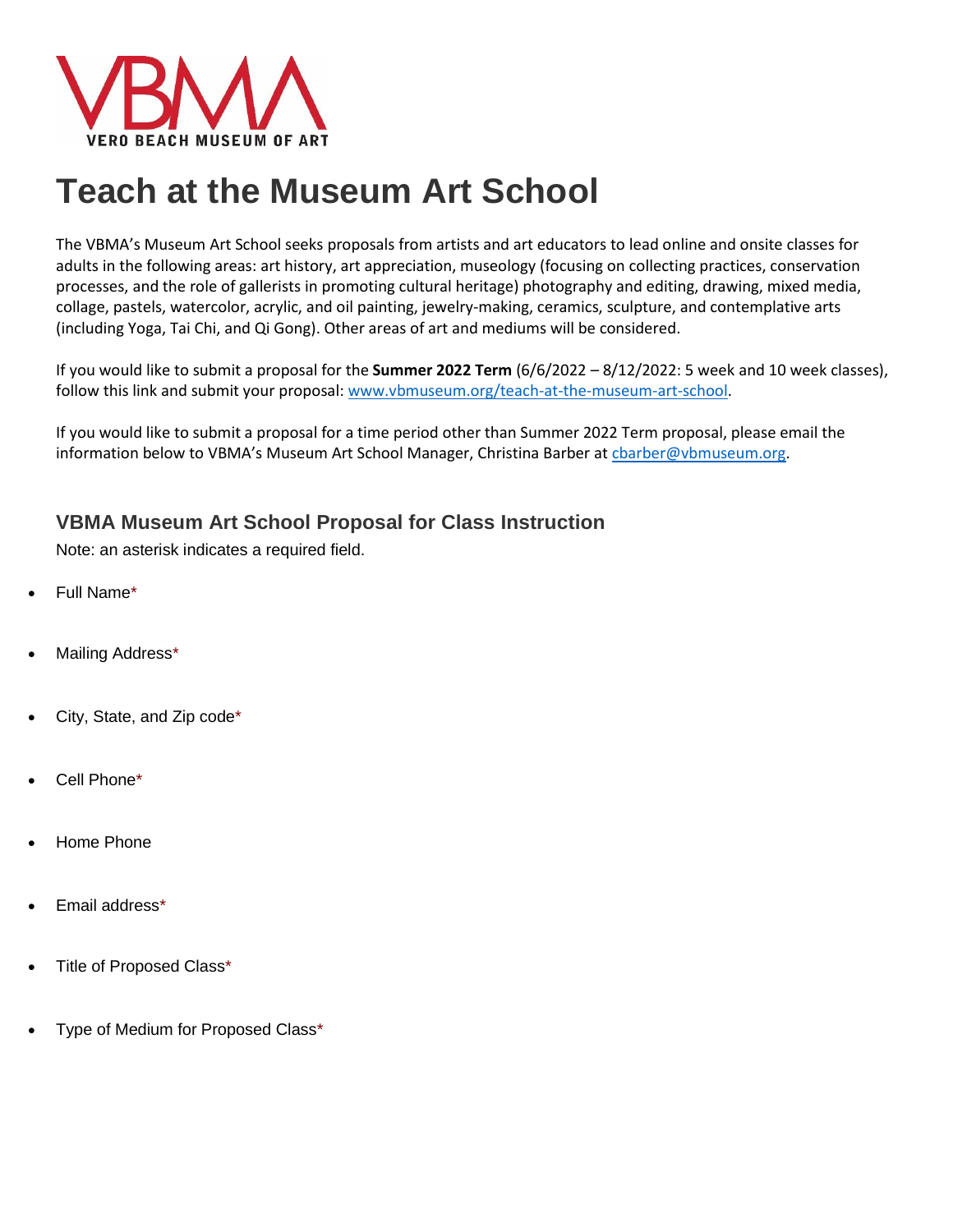# Course length\*

Note: courses split in two sessions require separate registration. Dates below are for the Summer Term. If you want to propose a class for a different term,

check the box below that indicates that.

- П 5 weeks
- $\Box$ 10 weeks
- П 2 back to back 5 week sessions
- Onsite or Online Teaching? \*

PLEASE SELECT ONE.

- П **Onsite**
- $\Box$ **Online**
- Which Term would you like to teach?\*
	- П Fall (10/3/2022 – 12/9/2022)
	- $\Box$ Winter (1/9/2023 – 3/17/2023))
	- $\Box$ Spring (3/20/2023 – 5/26/2023)
	- $\Box$ Summer (6/5/2023 – 8/11/2023)
	- $\Box$ Fall (10/2/2023 – 12/8/2023)
- Course description\*